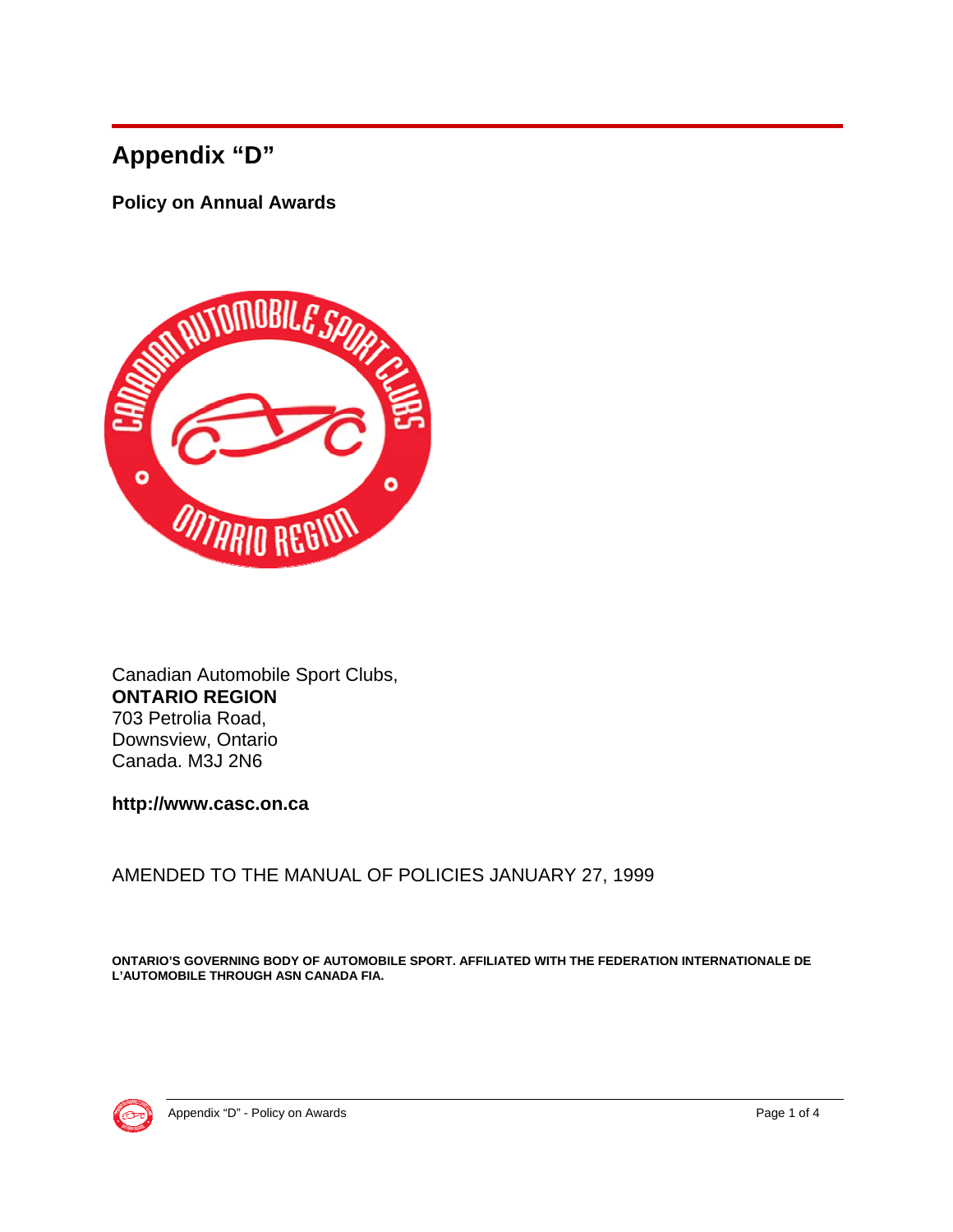## **Determination of Award Winners**

Annual awards winners shall be selected in accordance with the following rules.

Where a discipline committee has the responsibility for selecting winners, the committee involved shall make the decision in a democratic manner

## **A. Awards Decided by the Executive**

## JOHN REID TROPHY

Awarded for outstanding service to the Sport. This trophy is only awarded for exceptional contributions and is not necessarily awarded annually

## PRESIDENT'S CUP

For CASC sportsperson of the year

SPECIAL AWARD FOR 40 YEARS IN CASC-OR

Not necessarily awarded annually

CORPORATE SPONSORS AWARDS

#### WAYNE KELLY MEMORIAL TROPHY

Donated in 1972 by members of the Armed Forces and now re-dedicated to be awarded to the person who has brought special recognition and prestige to Ontario road racing.

MEDIA AWARD-RACE

SPONSOR OF THE YEAR AWARD -RACE

#### **B. Awards Recommended by Performance Racing News and Decided by the Executive**

## CLUB NEWSLETTER AWARDS

Malcolm Elston is the originator of the awards which are presented by Performance Racing News.

Clubs under 100 members, Clubs over 100 members, First and second in each class

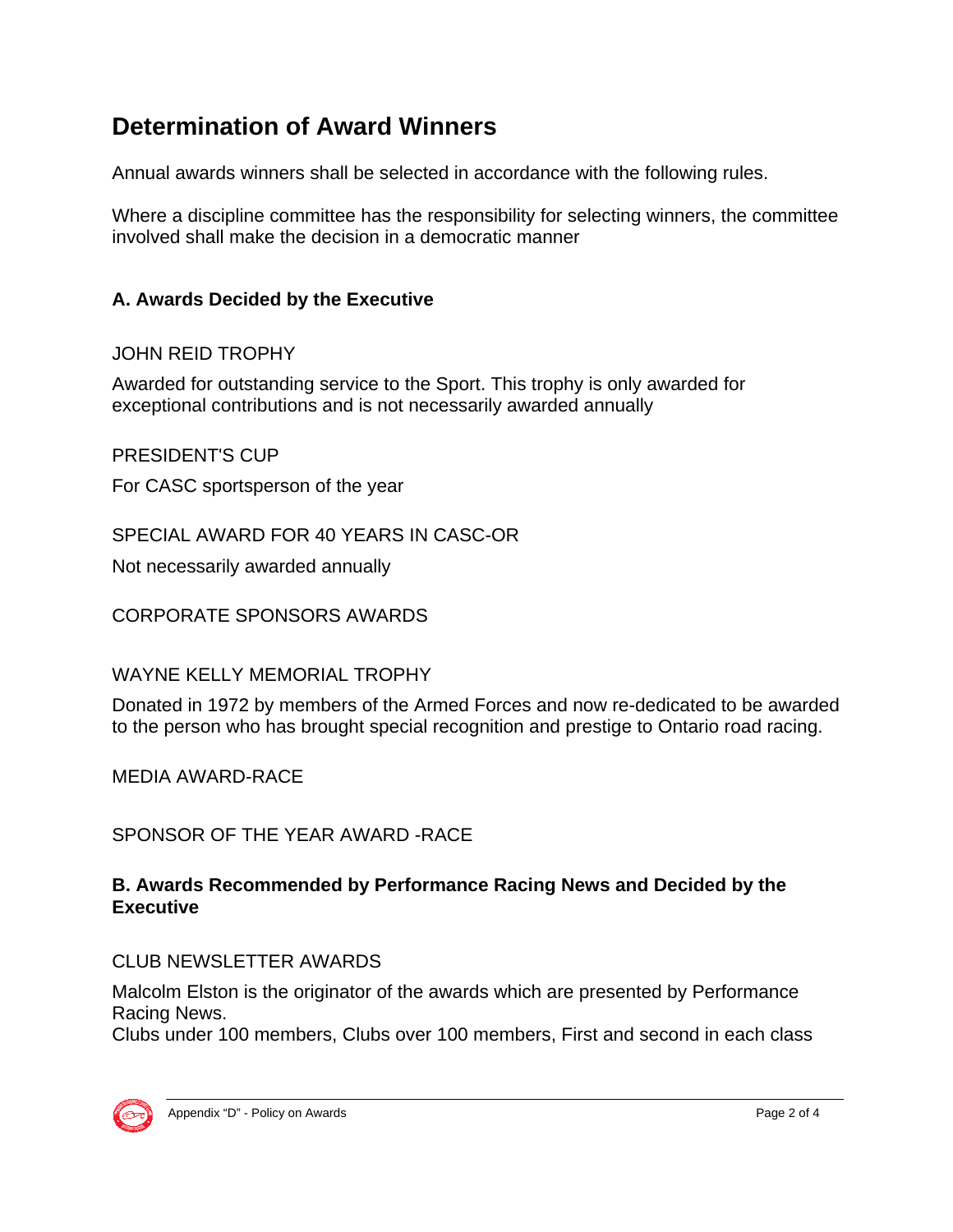### **C. Awards recommended by Race, Solo1, Solo2, and Ice Race Committees and Decided by the Executive**

WILSON TROPHY

For the most active competitor of the year

SPONSORS AWARDS

**D. Award recommended by the Driver Development Committee and Decided by the Executive** 

DRIVER DEVELOPMENT FUND IN HONOUR OF MURIEL AND HAL KNAP

## **E. Awards Decided by the Race Committee**

OUTSTANDING SERVICE AS A RACE OFFICIAL

RACE MARSHALS OF THE YEAR One from CRCA, One from MMS

RACEONTARIO SERIES ROOKIE OF THE YEAR

As defined in rulebook

RACE ONTARIO SPRINTS SERIES

As defined in rulebook

NOONE'S TROPHY

For overall Race Ontario champions, as defined in rulebook

VARAC AWARDS Ontario Challenge Cup Championship Series, As defined in rulebook

#### KNAP TROPHY

This award was donated by Muriel Knap to recognise the ladies who compete with the gentlemen on an equal basis.